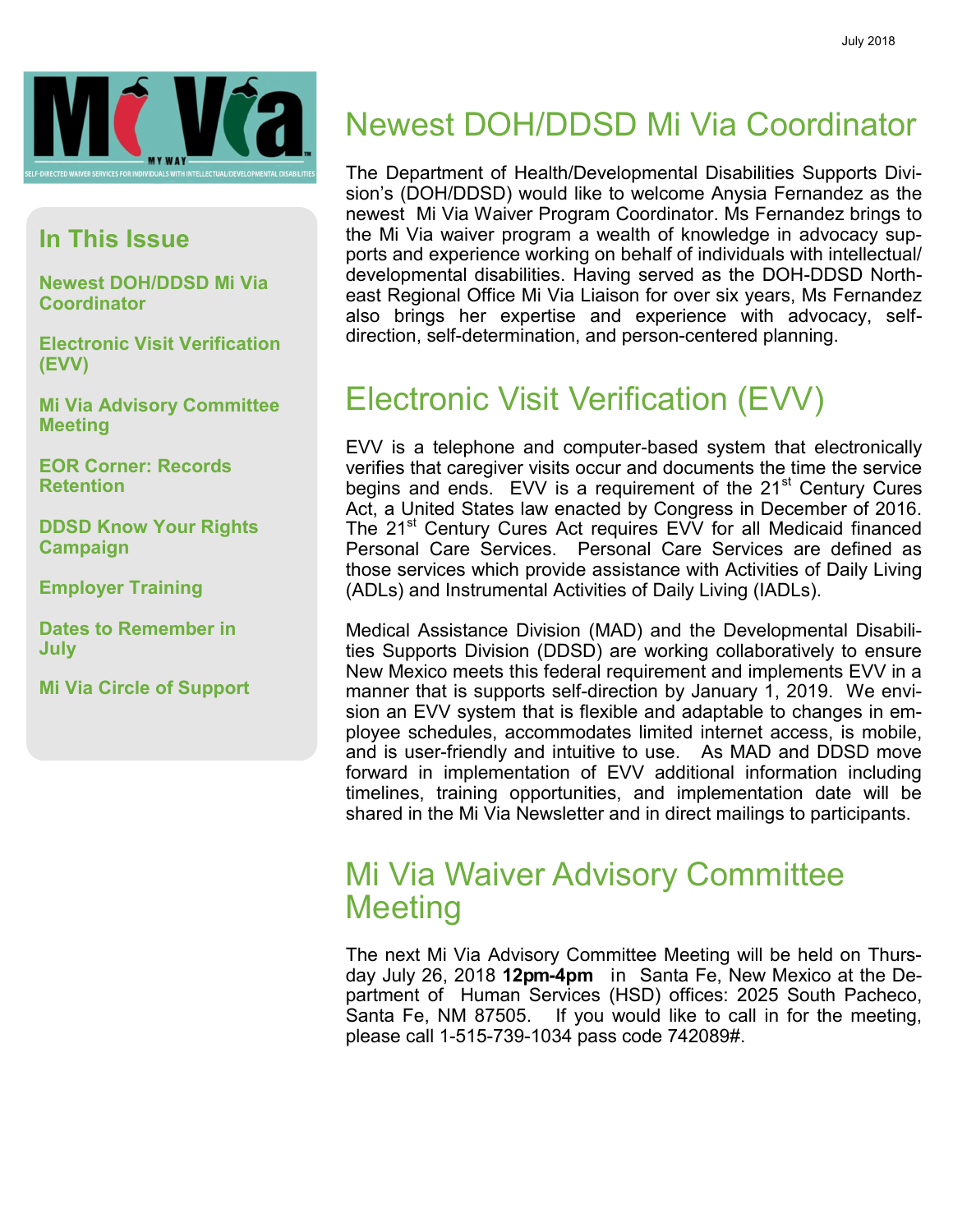FMA-Conduent Contact Information:

**Phone:** 1-866-916-0310 8:00 am to 5:00 pm Monday, Tuesday, Thursday, and Friday 8:00 am to 4:00 pm Wednesday

**Toll-free Fax:** 1-866-302-6787

**E-mail:** mi.via@conduent.com (Do not email forms to Conduent)

> **Physical Address:** 1720-A Randolph Rd SE Albuquerque, NM 87106

#### **Note:**

The Mi Via Advisory Committee works with the State to share information and help with communication among all Mi Via Participants.

Qualis Health is the Third Party Assessor (TPA) for Mi Via. They are responsible for reviewing and approving the Service and Support Plans (SSP).

#### EOR Corner: Records Retention

As an EOR it is important to keep records that show that services have been provided as outlined in the Service and Support Plan (SSP) and Budget. The Mi Via rule 8.314.6.14C NMAC and the Mi Via Service Standards require that EOR's maintain records for a minimum of six(6) years from the first date of service. Examples of important documents to keep include but are not limited to:

- The approved SSP and Budget;
- Copies of signed Employee and Vendor Agreements;
- Copies of invoices, mileage sheets, or timesheets;
- Receipts for goods purchased;
- Daily progress notes; and
- Attendance logs.

These documents may be needed in your role as EOR and may also be requested by the Human Services Department (HSD) or Department of Health (DOH) during program audits.

#### DDSD Know Your Rights Campaign

The Developmental Disabilities Supports Division (DDSD) continues to work with Mi Via Participants regarding the Know Your Rights Campaign and the Centers for Medicare & Medicaid (CMS) Final Rule. The main purpose of this new rule is to ensure Participants continue to exercise their right to be part of the community where they live and work. Additional Information about this Campaign is posted on the DOH DDSD Mi Via website [https://nmhealth.org/news/](https://nmhealth.org/news/information/2016/11/?view=509) [information/2016/ 11/?view=509.](https://nmhealth.org/news/information/2016/11/?view=509) If you have any questions, please contact the DOH Mi Via Unit at 505-841-5500.

#### Employer Training

Conduent will be conducting Employer training on the 4th Thursday every month from 9:00 am-12:00 pm at our Albuquerque office for those that need assistance.

The training will cover verifying if COR background checks are complete, how to verify if forms are marked, enrollment packets, and available reports.

Seating is limited to 15 people per session if you would like to attend in person and is available by WebEx.

Please RSVP to the following: Antoinette.Chavez-[foster@conduent.com](mailto:Antoinette.Chavez-foster@conduent.com) [Catherine.Hern@conduent.com](mailto:Catherine.Hern@conduent.com) [Graham.Drummonds@conduent.com](mailto:Catherine.Hern@conduent.com)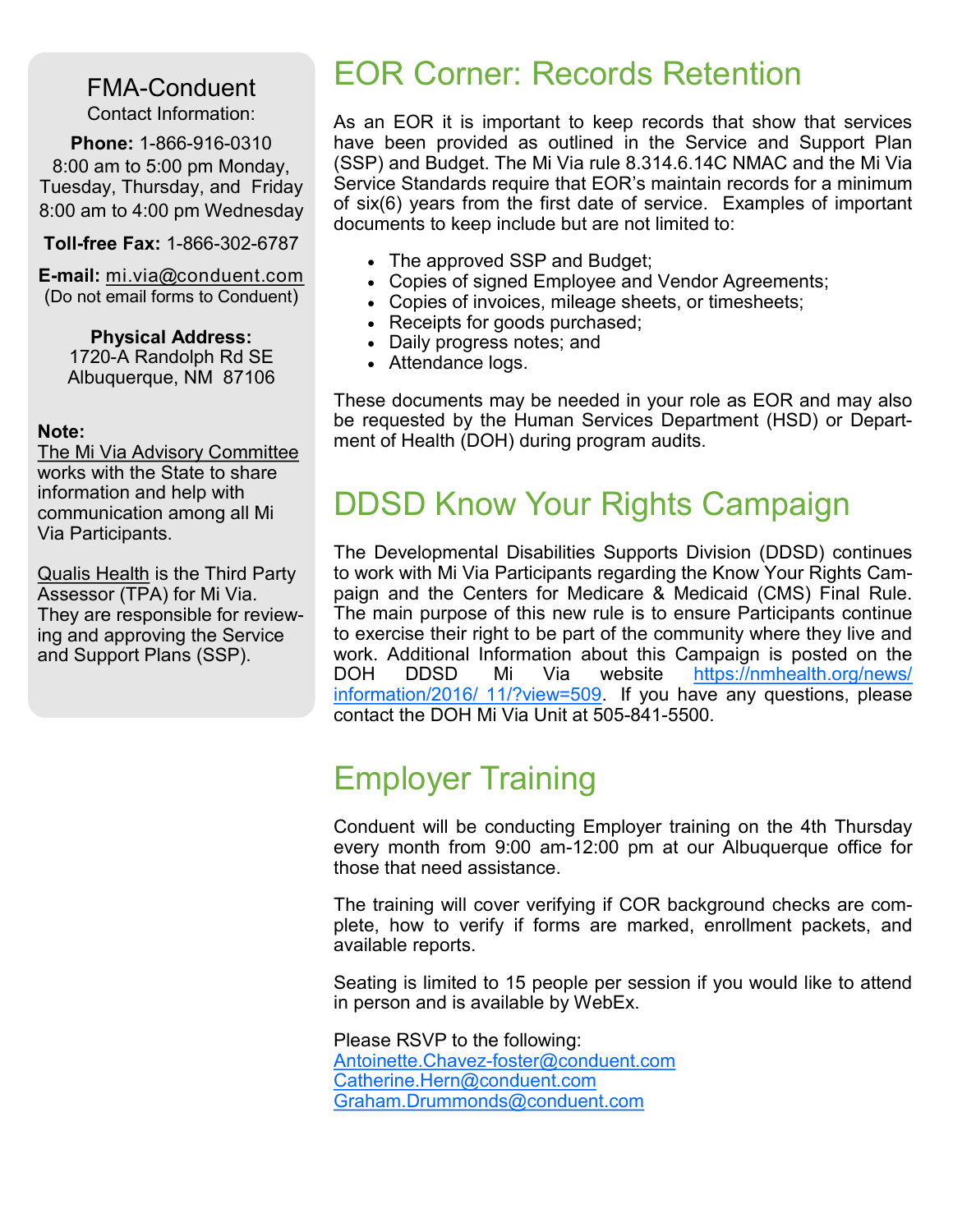## **Dates to Remember in July**

# July 2018

| Sun | Mon            | <b>Tue</b>   | Wed                                                        | Thu      | Fri                                                                                                            | Sat                                                                                                                            |
|-----|----------------|--------------|------------------------------------------------------------|----------|----------------------------------------------------------------------------------------------------------------|--------------------------------------------------------------------------------------------------------------------------------|
| 1   | $\overline{c}$ | $\mathbf{3}$ | 4<br><b>Conduent and</b><br><b>State Offices</b><br>Closed | 5        | 6<br>Paychecks and<br><b>Vendor Checks</b><br><b>Received or</b><br>Deposited; end of<br>the pay period        | $\overline{7}$<br>Deadline to<br>submit<br>timesheets,<br>Mileage & PRFs<br>for 7/20/18 pay-<br>ment; new pay<br>period begins |
| 8   | 9              | 10           | 11                                                         | 12       | 13<br><b>Vendor Checks</b><br><b>Received or</b><br><b>Deposited</b>                                           | 14<br>Deadline to<br>submit PRFs for<br>7/27/18 payment                                                                        |
| 15  | 16             | 17           | 18                                                         | 19       | 20<br>Paychecks and<br><b>Vendor Checks</b><br><b>Received or</b><br>Deposited; end of<br>the pay period       | 21<br>Deadline to<br>submit<br>timesheets,<br>Mileage & PRFs<br>for 8/3/18 pay-<br>ment; new pay<br>period begins              |
| 22  | 23             | 24           | 25                                                         | 26       | 27<br><b>Vendor Checks</b><br><b>Received or</b><br><b>Deposited</b>                                           | 28<br>Deadline to<br>submit PRFs for<br>8/10/18 payment<br>June Spending<br>Reports Available<br>to EORs                       |
| 29  | 30             | 31           | August 1                                                   | August 2 | August 3<br>Paychecks and<br><b>Vendor Checks</b><br><b>Received or</b><br>Deposited; end of<br>the pay period | August 4<br>Deadline to<br>submit<br>timesheets,<br>Mileage & PRFs<br>for 8/17/18 pay-<br>ment; new pay<br>period begins       |